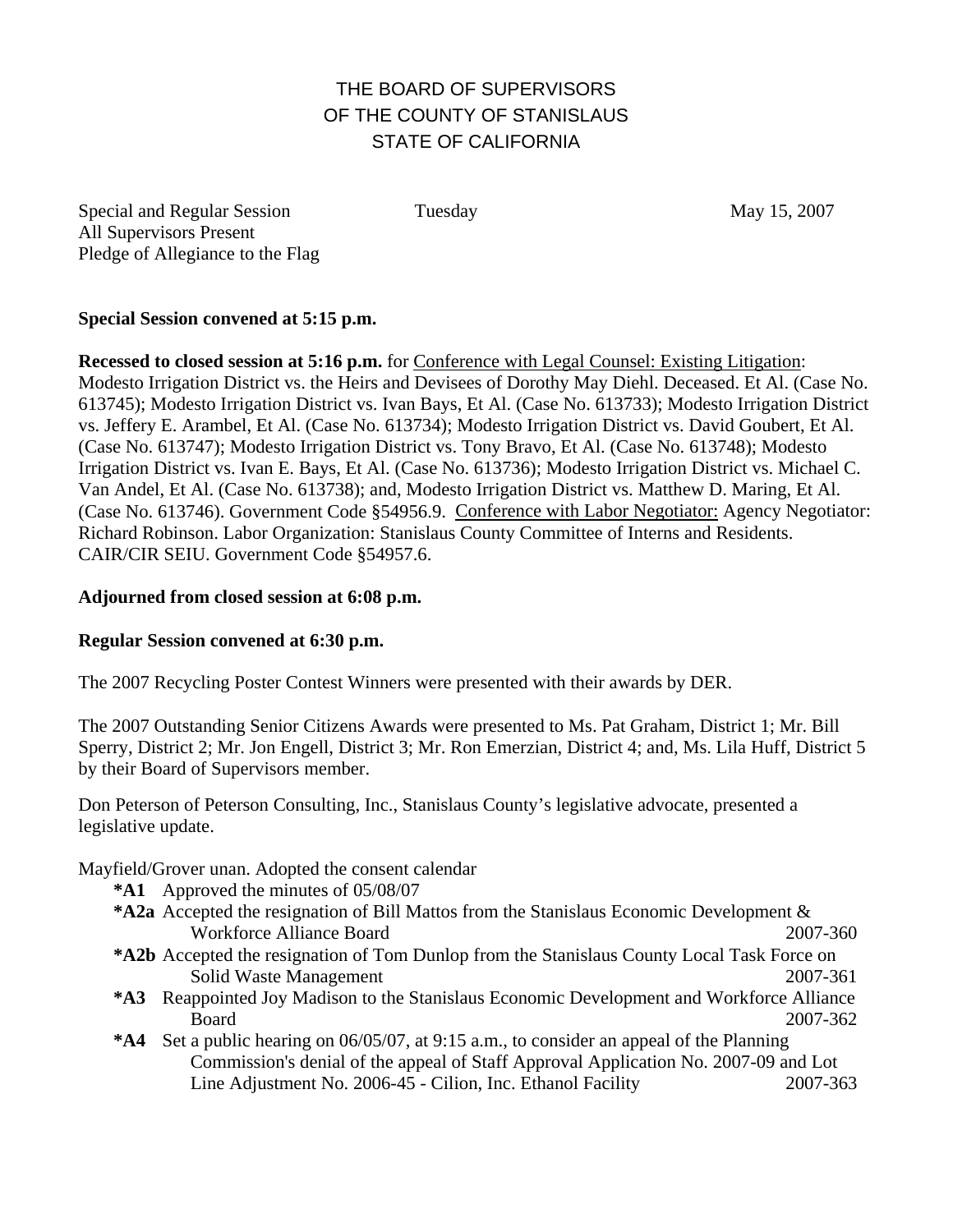- **\*B1** Adopted a resolution initiating the expansion of the Stanislaus Enterprise Zone by approximately 120 acres for Bronco Winery; and, authorized staff to prepare and submit a Zone Expansion application request to the State of California-Housing and Community Development Agency – CEO 2007-364
- **\*B2** Approved the contract between the Health Services Agency and the California Family Health Council for the Chlamydia Screening Project (CLASP); and, authorized the HSA Managing Director, or her Designee, to sign and execute a contract for the Chlamydia Screening Project (CLASP) - HSA 2007-365
- **\*B3** Adopted the retirement contribution rates, rate of interest posting and revised actuarial assumptions for FY 2007/08 as recommended by the Board of Retirement; and, directed the Auditor-Controller to change the employer and employee retirement contribution rates for the FY 2007/08 in accordance with the actuarial valuation of 06/30/06 on the payroll check dated 08/01/07 – StanCERA 2007-366
- **\*B4** Authorized the CEO to enter into a sublease with the California Department of Food and Agriculture to sublet approximately 1,100 square feet of space, vacated by the Department of Child Support Services, at 2612 Crows Landing Road on a month-to-month basis for a term corresponding to the Master Lease between Stanislaus County and San Joaquin Valley Express/G3 Enterprises and terminating on 04/30/10 - CEO 2007-367
- **\*B5** Amended the Salary and Position Allocation Resolution to reflect the salary range of \$100,000 to \$150,000 annually for classification of the Retirement Administrator for the Stanislaus County Employees' Retirement Association (StanCERA), effective 01/01/07, as approved by the StanCERA Board of Trustees – StanCERA 2007-368
- **\*C1** Finds, based on the reasons stated in this report, that the easement has been superseded by relocation and there are no other public facilities located within the easement; and, approved the summary vacation of the ten-foot public utility easement – PW 2007-369

## **Recessed to sit as the Stanislaus County Redevelopment Agency at 7:18 p.m.**

Monteith/Grover unan. **6:40 pm** Approved the consent calendar

- **6:40 pm** \***III-A** Approved the minutes of 3/6/07
	- **6:40 pm** \***VI-A** Authorized the repayment of a May 2006 Stanislaus County loan principle of \$400,000 and interest accrued thereon; authorized the application of a loan in the amount of \$400,000 subject to the terms and conditions set forth in the promissory note between the Redevelopment Agency and the Stanislaus County Capital Improvements Financial Authority dated 9/24/90; and, directed the Auditor-Controller to accept repayment and to allocate \$400,000 from the General Fund to the Redevelopment Agency secured by the Promissory Note described in Recommendation No. 2 2007-372

Monteith/Grover unan. **6:40 pm VI-B** Authorized the expenditure of \$60,000 of Housing Set-Aside funds for the purchase of one (1) single family residential lot in the Airport Neighborhood 2007-373

DeMartini/Mayfield unan. **6:40 pm VI-C** Authorized a loan for \$26,000 to the Crows Landing Community Services District for financial assistance in the repair of the area water system; and, authorized the Executive Director to sign the loan agreement on behalf of the Agency 2007-374

Grover/Mayfield unan. **6:40 pm VI-D** Adopted the Stanislaus County Redevelopment Agency Proposed FY 2007/08 Budget of \$4 million and authorized staff to take all necessary steps to implement the 2007/08 Budget 2007-375

**Reconvened as the Stanislaus County Board of Supervisors at 7:26 p.m.**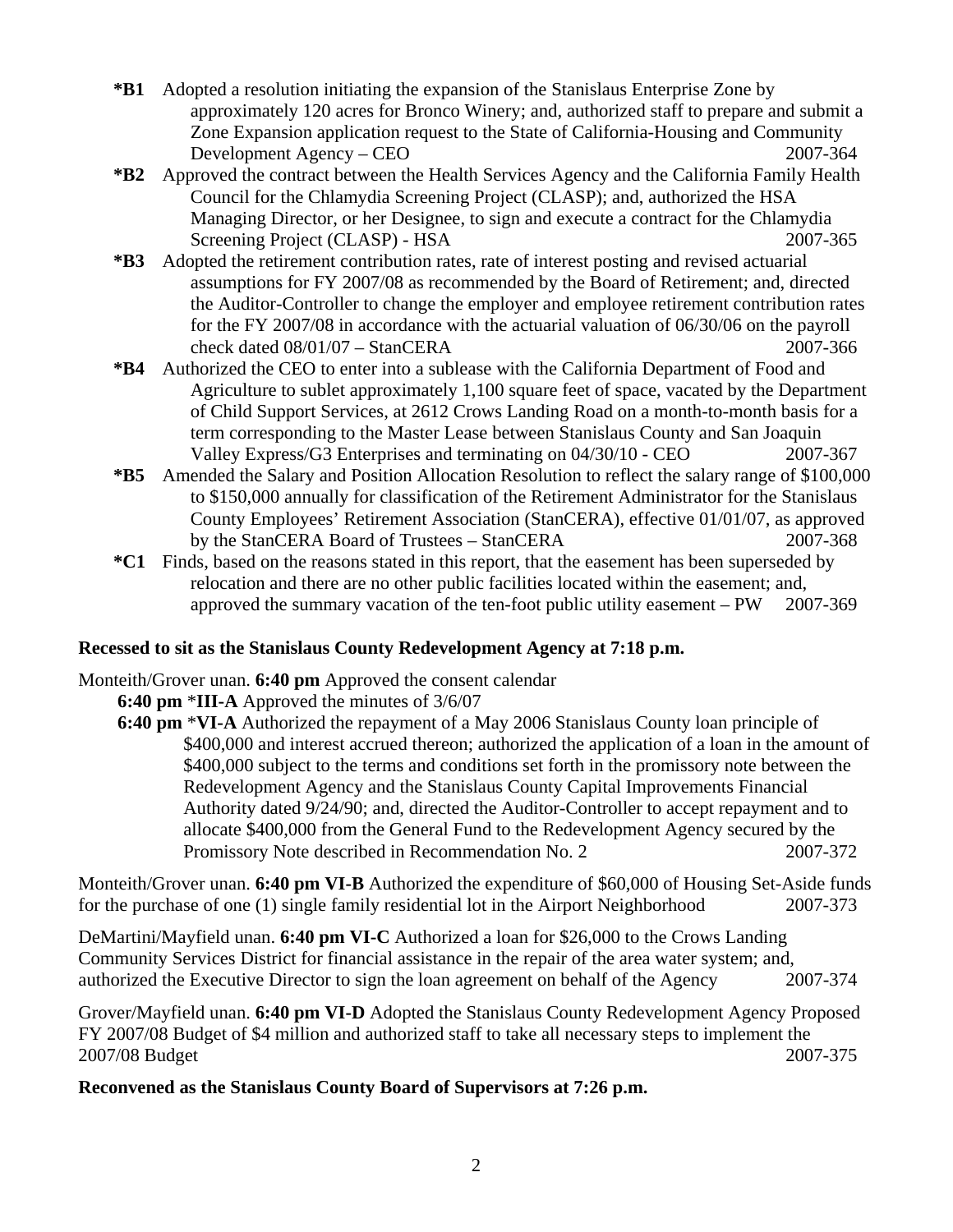Monteith/Grover unan. **B6** Approved the acceptance from the Governor's discretionary (Workforce Investment Act 15%) funds to support the strategies of the California Partnership for the San Joaquin Valley Initiative; and, approved the Alliance Worknet to serve as fiscal agent of the Governor's discretionary funds (Workforce Investment Act 15%) on behalf of the eight County regional Workforce Investment Board Collaborative (Fresno, Kern/Inyo/Mono, Kings Madera, Merced, San Joaquin, Stanislaus, Tulare) - Alliance Worknet 2007-370

Grover/Monteith unan. **B7** Accepted the request by the specified Fire Districts (Mountain View, Oakdale, Salida, Woodland Avenue, Westport, West Stanislaus and other requesting Fire Protection Districts) to work together collectively to develop an action plan for the future of these agencies and fire service in Stanislaus County; and, refer the request to the Board of Supervisors Ad Hoc Committee on Public Safety 2007-371

**Corr 1** Referred to the Alliance Worknet, and the Stanislaus Economic Development and Workforce Alliance, a letter from Patterson Frozen Foods, Inc., updating their plans to initiate a plant closure of its frozen food processing, warehousing and harvesting operations located at 100 W. Las Palmas Avenue, Patterson, CA, per the Worker Adjustment and Retaining Notification Act (WARN Act), and is expected to take place within a fourteen day period beginning June 5, 2007.

**Corr 2** Acknowledged receipt of claims and referred to the CEO-Risk Management Division the following claims: Robert Ruvalcaba; City of Modesto; David R. Wing; Gaby Polous; Craig T. Brown; Guadalupe Leon, Rosalina Leon, Jose Luis Leon, Ilda Leon Aguilar, and Maria Nieves Leon Romero; Angel Marie Delgado; and, Jamie Casey.

Supervisor Grover noted that he and Chairman O'Brien participated in the City-County monthly meeting this week.

Chairman O'Brien reported that he and Supervisor Grover went on a trip to El Dorado County to look at recycled water systems.

Supervisor DeMartini spoke regarding item B7 on tonight's agenda and spoke in support of working with the fire districts for long-term solutions.

The CEO reported that he will be sending a letter in support of SB 59 which proposes the construction of surface water storage facilities. He gave an update regarding the Governor's proposed elimination of the Williamson Act Subvention, and noted that he will send a letter in opposition to this 1.6 million dollar funding loss in Stanislaus County. He spoke regarding the Crows Landing Ad Hoc Committee and noted that a full report will come before the Board on June 5, 2007, including the 12 month negotiating timeline schedule, project footprint and study area, and the redevelopment agreement which defines the terms for the next 12 months.

Mayfield/DeMartini unan. **Closed Session Announcement:** The Board authorized staff to file a Disclaimer of Interest in 8 eminent domain cases filed by Modesto Irrigation District against several defendant land owners and Stanislaus County, Stanislaus County Superior Court Case Nos. 613745, 613733, 613734, 613747, 613748, 613738, 613736 and 613746 2007-376